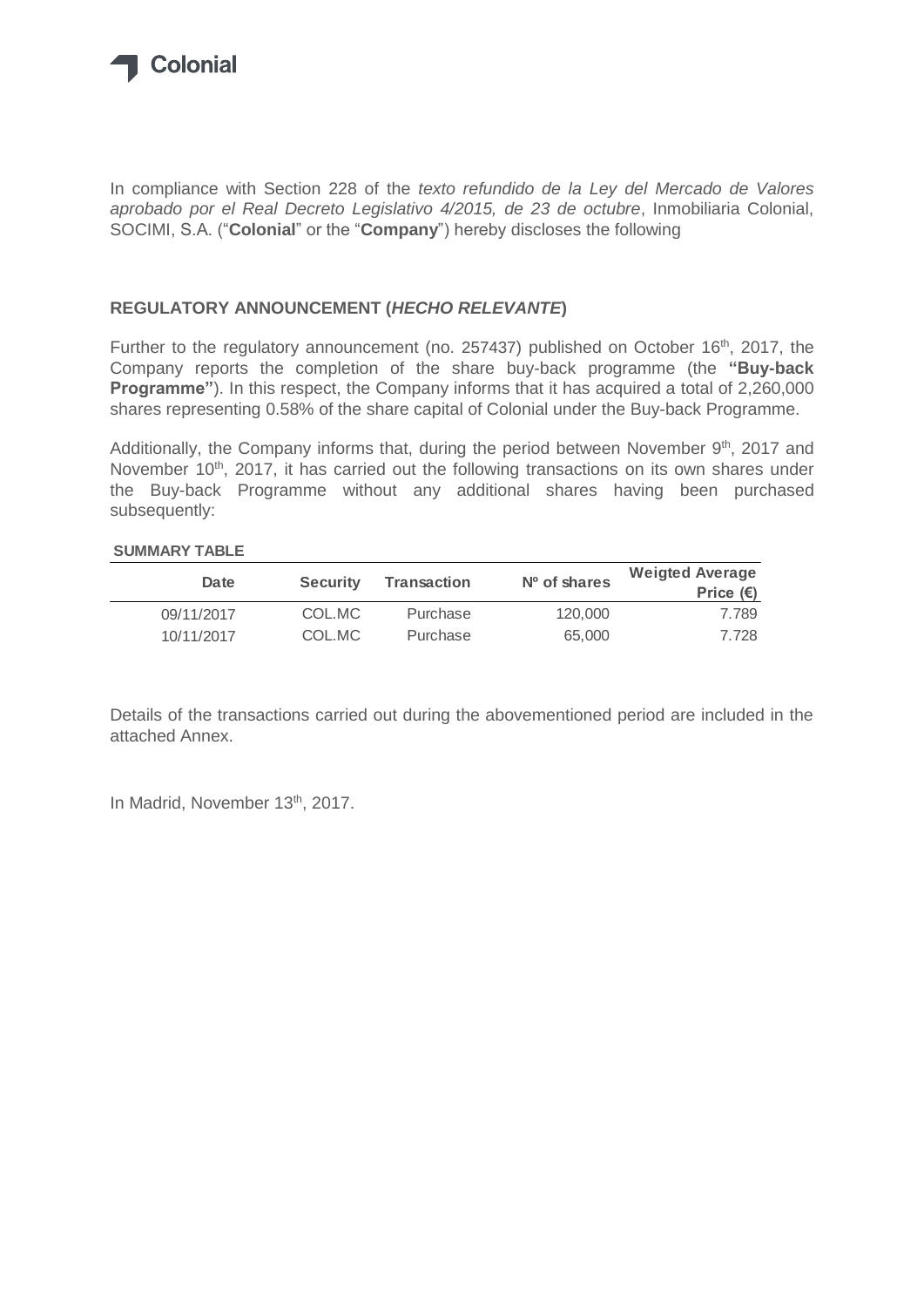

## **ANNEX**

| Date       | <b>Security</b> | <b>Transaction</b> | Nº of shares | Price $(E)$ | Intermediary       |
|------------|-----------------|--------------------|--------------|-------------|--------------------|
| 09/11/2017 | COL.MC          | Purchase           | 980          | 7.842       | Renta 4 Banco, S.A |
| 09/11/2017 | COL.MC          | Purchase           | 980          | 7.843       | Renta 4 Banco, S.A |
| 09/11/2017 | COL.MC          | Purchase           | 5,120        | 7.844       | Renta 4 Banco, S.A |
| 09/11/2017 | COL.MC          | Purchase           | 1,200        | 7.846       | Renta 4 Banco, S.A |
| 09/11/2017 | COL.MC          | Purchase           | 3,920        | 7.849       | Renta 4 Banco, S.A |
| 09/11/2017 | COL.MC          | Purchase           | 1,200        | 7.851       | Renta 4 Banco, S.A |
| 09/11/2017 | COL.MC          | Purchase           | 1,960        | 7.854       | Renta 4 Banco, S.A |
| 09/11/2017 | COL.MC          | Purchase           | 980          | 7.856       | Renta 4 Banco, S.A |
| 09/11/2017 | COL.MC          | Purchase           | 980          | 7.860       | Renta 4 Banco, S.A |
| 09/11/2017 | COL.MC          | Purchase           | 980          | 7.773       | Renta 4 Banco, S.A |
| 09/11/2017 | COL.MC          | Purchase           | 980          | 7.776       | Renta 4 Banco, S.A |
| 09/11/2017 | COL.MC          | Purchase           | 980          | 7.785       | Renta 4 Banco, S.A |
| 09/11/2017 | COL.MC          | Purchase           | 980          | 7.794       | Renta 4 Banco, S.A |
| 09/11/2017 | COL.MC          | Purchase           | 980          | 7.808       | Renta 4 Banco, S.A |
| 09/11/2017 | COL.MC          | Purchase           | 980          | 7.743       | Renta 4 Banco, S.A |
| 09/11/2017 | COL.MC          | Purchase           | 980          | 7.809       | Renta 4 Banco, S.A |
| 09/11/2017 | COL.MC          | Purchase           | 2,180        | 7.745       | Renta 4 Banco, S.A |
| 09/11/2017 | COL.MC          | Purchase           | 980          | 7.811       | Renta 4 Banco, S.A |
| 09/11/2017 | COL.MC          | Purchase           | 2,040        | 7.746       | Renta 4 Banco, S.A |
| 09/11/2017 | COL.MC          | Purchase           | 169          | 7.812       | Renta 4 Banco, S.A |
| 09/11/2017 | COL.MC          | Purchase           | 1,200        | 7.747       | Renta 4 Banco, S.A |
| 09/11/2017 | COL.MC          | Purchase           | 1,698        | 7.813       | Renta 4 Banco, S.A |
| 09/11/2017 | COL.MC          | Purchase           | 2,980        | 7.748       | Renta 4 Banco, S.A |
| 09/11/2017 | COL.MC          | Purchase           | 980          | 7.814       | Renta 4 Banco, S.A |
| 09/11/2017 | COL.MC          | Purchase           | 2,180        | 7.749       | Renta 4 Banco, S.A |
| 09/11/2017 | COL.MC          | Purchase           | 1,960        | 7.815       | Renta 4 Banco, S.A |
| 09/11/2017 | COL.MC          | Purchase           | 2,940        | 7.750       | Renta 4 Banco, S.A |
| 09/11/2017 | COL.MC          | Purchase           | 913          | 7.818       | Renta 4 Banco, S.A |
| 09/11/2017 | COL.MC          | Purchase           | 3,183        | 7.751       | Renta 4 Banco, S.A |
| 09/11/2017 | COL.MC          | Purchase           | 3,920        | 7.819       | Renta 4 Banco, S.A |
| 09/11/2017 | COL.MC          | Purchase           | 980          | 7.753       | Renta 4 Banco, S.A |
| 09/11/2017 | COL.MC          | Purchase           | 1,200        | 7.820       | Renta 4 Banco, S.A |
| 09/11/2017 | COL.MC          | Purchase           | 7,880        | 7.755       | Renta 4 Banco, S.A |
| 09/11/2017 | COL.MC          | Purchase           | 980          | 7.821       | Renta 4 Banco, S.A |
| 09/11/2017 | COL.MC          | Purchase           | 8,900        | 7.756       | Renta 4 Banco, S.A |
| 09/11/2017 | COL.MC          | Purchase           | 605          | 7.822       | Renta 4 Banco, S.A |
| 09/11/2017 | COL.MC          | Purchase           | 1,959        | 7.758       | Renta 4 Banco, S.A |
| 09/11/2017 | COL.MC          | Purchase           | 2,940        | 7.824       | Renta 4 Banco, S.A |
| 09/11/2017 | COL.MC          | Purchase           | 980          | 7.759       | Renta 4 Banco, S.A |
| 09/11/2017 | COL.MC          | Purchase           | 1,471        | 7.825       | Renta 4 Banco, S.A |
| 09/11/2017 | COL.MC          | Purchase           | 11,760       | 7.760       | Renta 4 Banco, S.A |
| 09/11/2017 | COL.MC          | Purchase           | 2,180        | 7.826       | Renta 4 Banco, S.A |
| 09/11/2017 | COL.MC          | Purchase           | 980          | 7.761       | Renta 4 Banco, S.A |
| 09/11/2017 | COL.MC          | Purchase           | 980          | 7.829       | Renta 4 Banco, S.A |
| 09/11/2017 | COL.MC          | Purchase           | 6,078        | 7.763       | Renta 4 Banco, S.A |
| 09/11/2017 | COL.MC          | Purchase           | 1,960        | 7.831       | Renta 4 Banco, S.A |
| 09/11/2017 | COL.MC          | Purchase           | 1,200        | 7.764       | Renta 4 Banco, S.A |
| 09/11/2017 | COL.MC          | Purchase           | 980          | 7.833       | Renta 4 Banco, S.A |
| 09/11/2017 | COL.MC          | Purchase           | 2,457        | 7.765       | Renta 4 Banco, S.A |
| 09/11/2017 | COL.MC          | Purchase           | 2,940        | 7.834       | Renta 4 Banco, S.A |
| 09/11/2017 | COL.MC          | Purchase           | 980          | 7.766       | Renta 4 Banco, S.A |
| 09/11/2017 | COL.MC          | Purchase           | 980          | 7.836       | Renta 4 Banco, S.A |
| 09/11/2017 | COL.MC          | Purchase           | 980          | 7.767       | Renta 4 Banco, S.A |